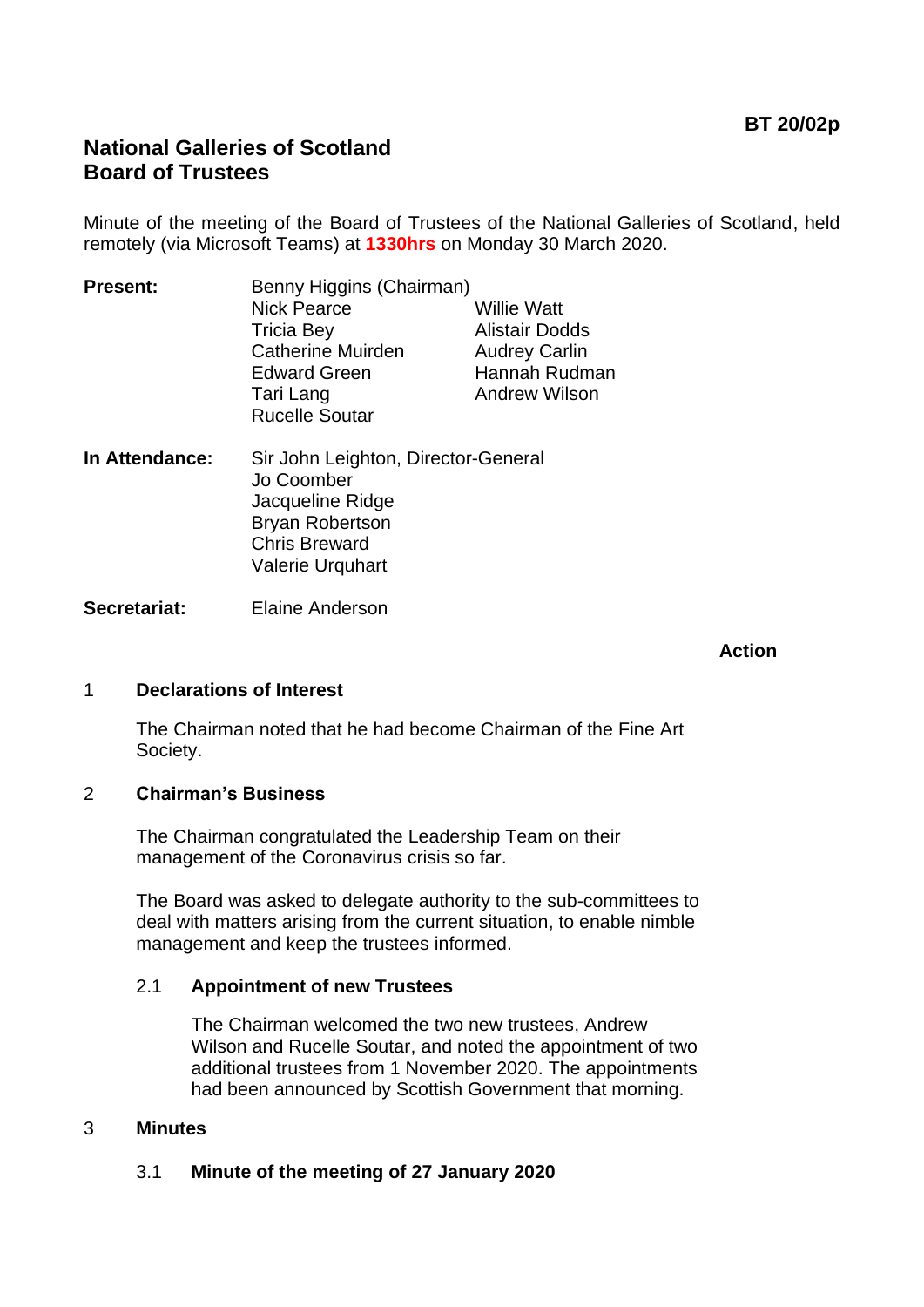Approved.

#### 4 **Matters Arising**

There were no matters arising.

# 5 **Impact of Coronavirus: Business Continuity Planning**

The Director-General commended the wider management team for their handling of the crisis so far and brought trustees up to date with current planning measures.

## **Immediate Contingency:**

The Business Continuity Plan was working well so far. Perimeter security had been retained. Staff welfare was a top priority, including assisting in adapting to the new working environment. Mitigating income loss was also a priority.

## **Period of Closure:**

Contingency planning remained a priority, but other routine priorities would also be able to be addressed. Re-planning the public programme, enhanced digital presence, SNG project and data cleansing were all examples of priority areas.

## **Planning for Recovery:**

The working assumption is that we will be closed for at least three months, followed by a period of limiting measures such as controlling numbers of visitors. The summer programme will likely slip into at least the Autumn and perhaps later. There will also be a fall-out from the hit on public sector finances. On the positive side, galleries will remain desirable places to visit as consumers seek out positive experiences.

It was noted that the collection databases could still be accessed remotely and that this was a good opportunity to clean up the data.

It was noted that there was significant opportunity to develop new digital content and change the way we reach out to visitors. It was suggested that curators could deliver lectures online as part of a broader events programme.

Colleagues noted that the BBC Scotland website had useful ideas online. Ms Coomber commented that the BBC Scotland is looking at doing a documentary on closed museums and galleries. There is also a similar UK-wide plan in train.

Retail: Ms Coomber explained that ecommerce had been closed down in the interim, therefore NGS was not getting the benefit of online shopping. The products remained on the website for browsing and the warehouse would be reopened in due course. The trustees were keen that the online shop was reopened as soon